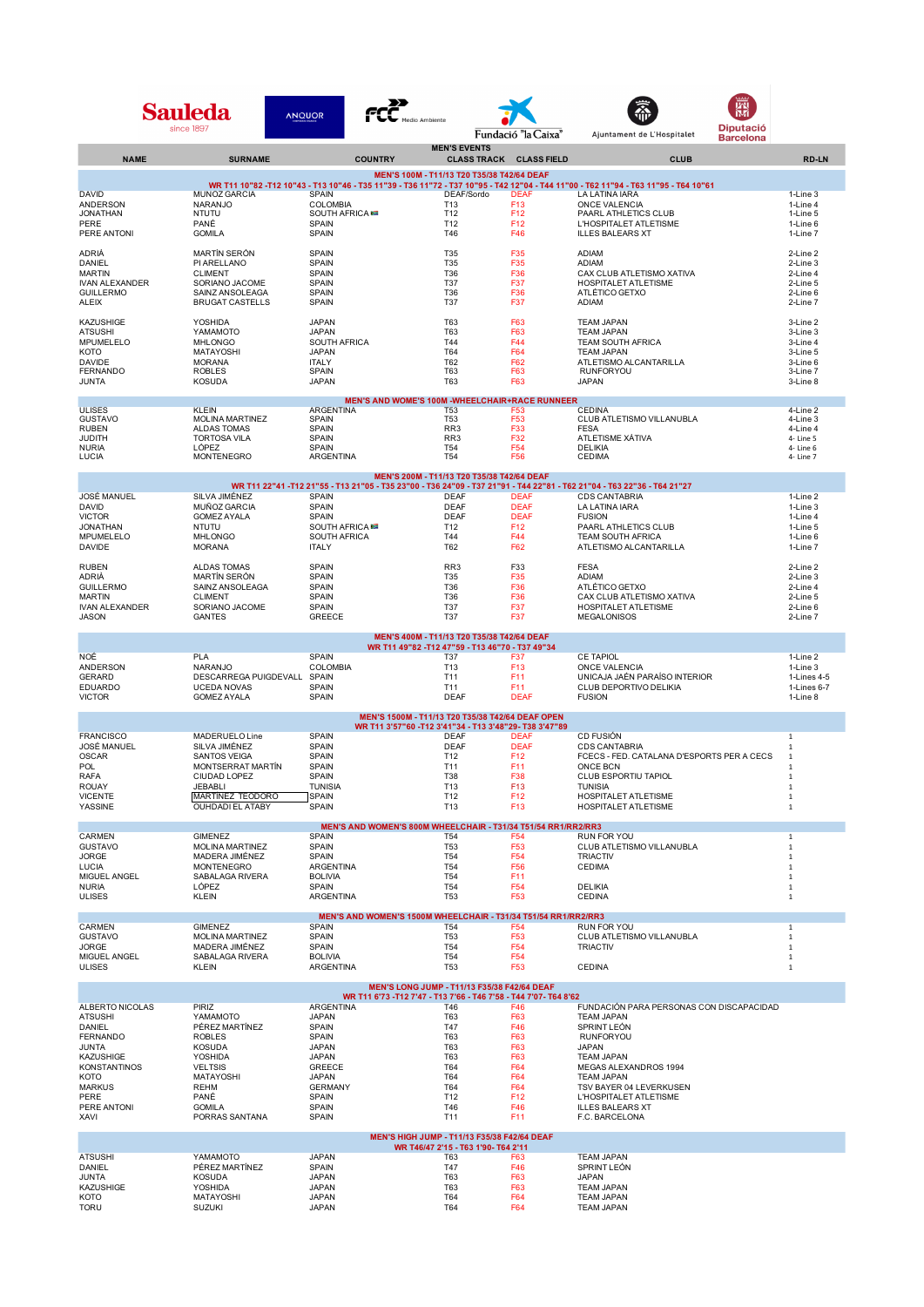|                 |                                    |                                                                                     | MEN'S SHOT PUT - F11/13 F20 F35/38 F42/47 F51/58 DEAF                     |                 |                             |  |
|-----------------|------------------------------------|-------------------------------------------------------------------------------------|---------------------------------------------------------------------------|-----------------|-----------------------------|--|
|                 |                                    | WR T11 15'26 -T12 17'04 - T35 17'32 - T42 9'59 - T44 15'73- T40/62 11,60 - T45 7,73 |                                                                           |                 |                             |  |
| ADRIÀ           | <b>MARTÍN SERÓN</b>                | <b>SPAIN</b>                                                                        | <b>T35</b>                                                                | F35             | <b>ADIAM</b>                |  |
| ALEIX           | BRUGAT CASTELLS                    | <b>SPAIN</b>                                                                        | <b>T37</b>                                                                | F37             | <b>ADIAM</b>                |  |
| ANDRES FEDERICO | PINILLOS PINTO                     | <b>ARGENTINA</b>                                                                    | <b>T40</b>                                                                | F40             | FUNDACIÓN PPCD CINCO SALTOS |  |
| DANIEL          | <b>BUENESTADO SIMON</b>            | <b>SPAIN</b>                                                                        | T <sub>11</sub>                                                           | F11             | <b>HOSPITALET</b>           |  |
| DANIEL          | PI ARELLANO                        | <b>SPAIN</b>                                                                        | <b>T35</b>                                                                | F35             | ADIAM                       |  |
| DAVID           | MUÑOZ GARCIA                       | <b>SPAIN</b>                                                                        | <b>DEAF</b>                                                               | <b>DEAF</b>     | <b>LA LATINA IARA</b>       |  |
| <b>KIM</b>      | LOPEZ GONZALEZ                     | <b>SPAIN</b>                                                                        | <b>T12</b>                                                                | F <sub>12</sub> | FENT CAMI                   |  |
| MPUMELELO       | <b>MHLONGO</b>                     | <b>SOUTH AFRICA</b>                                                                 | <b>T44</b>                                                                | F44             | <b>TEAM SOUTH AFRICA</b>    |  |
| <b>SERGIO</b>   | <b>COBOS</b>                       | SPAIN                                                                               | <b>T45</b>                                                                | F45             | RUN FOR YOU                 |  |
|                 |                                    |                                                                                     |                                                                           |                 |                             |  |
|                 |                                    |                                                                                     | <b>MEN'S SHOT PUT - WHEELCHAIR</b><br>WR T53 8'83 - T55 12'63 - T57 15'26 |                 |                             |  |
| CARLOS          | <b>VILLASANA ROIG</b>              | <b>SPAIN</b>                                                                        | <b>T42</b>                                                                | F42             | <b>RUN FOR YOU</b>          |  |
| DAVID           | FERNANDEZ FERNANDEZ                | <b>SPAIN</b>                                                                        | <b>F57</b>                                                                | F <sub>57</sub> | <b>SAN MATEO</b>            |  |
| <b>IGOR</b>     | <b>DELGADO REQUESENS</b>           | <b>SPAIN</b>                                                                        | F <sub>55</sub>                                                           | F <sub>55</sub> | CLUB ATLETISME VILA-REAL    |  |
|                 | PREDA                              | RUMANÍA                                                                             | F <sub>57</sub>                                                           | F <sub>57</sub> | <b>IONUT PREDA CLUB</b>     |  |
| <b>IONUT</b>    |                                    |                                                                                     |                                                                           |                 |                             |  |
| <b>JORGE</b>    | ALVAREZ PEREZ<br>MENENDEZ GONZALEZ | <b>SPAIN</b>                                                                        | <b>F57</b>                                                                | F <sub>57</sub> | <b>SAN MATEO</b>            |  |
| <b>MIGUEL</b>   |                                    | <b>SPAIN</b>                                                                        | F <sub>53</sub>                                                           | F <sub>53</sub> | CLUB SAN MATEO              |  |
|                 |                                    |                                                                                     | <b>MEN'S DISCUS THROW - F11/13 F20 F35/38 F42/64 DEAF</b>                 |                 |                             |  |
|                 |                                    |                                                                                     | WR T11 46'10 - T12 52'04 - T35 54.13                                      |                 |                             |  |
| DANIEL          | PI ARELLANO                        | <b>SPAIN</b>                                                                        | <b>T35</b>                                                                | F35             | ADIAM                       |  |
| DANIEL          | <b>BUENESTADO SIMON</b>            | <b>SPAIN</b>                                                                        | T <sub>11</sub>                                                           | F11             | <b>HOSPITALET</b>           |  |
| <b>KIM</b>      | LOPEZ GONZALEZ                     | <b>SPAIN</b>                                                                        | T <sub>12</sub>                                                           | F <sub>12</sub> | <b>FENT CAMÍ</b>            |  |
| <b>SERGIO</b>   | <b>COBOS</b>                       | <b>SPAIN</b>                                                                        | <b>T45</b>                                                                | F45             | <b>RUN FOR YOU</b>          |  |
| <b>DOMINGO</b>  | <b>SANCHEZ</b>                     | <b>SPAIN</b>                                                                        | <b>OPEN</b>                                                               | <b>OPEN</b>     | <b>HOSPITALET ATLETISME</b> |  |